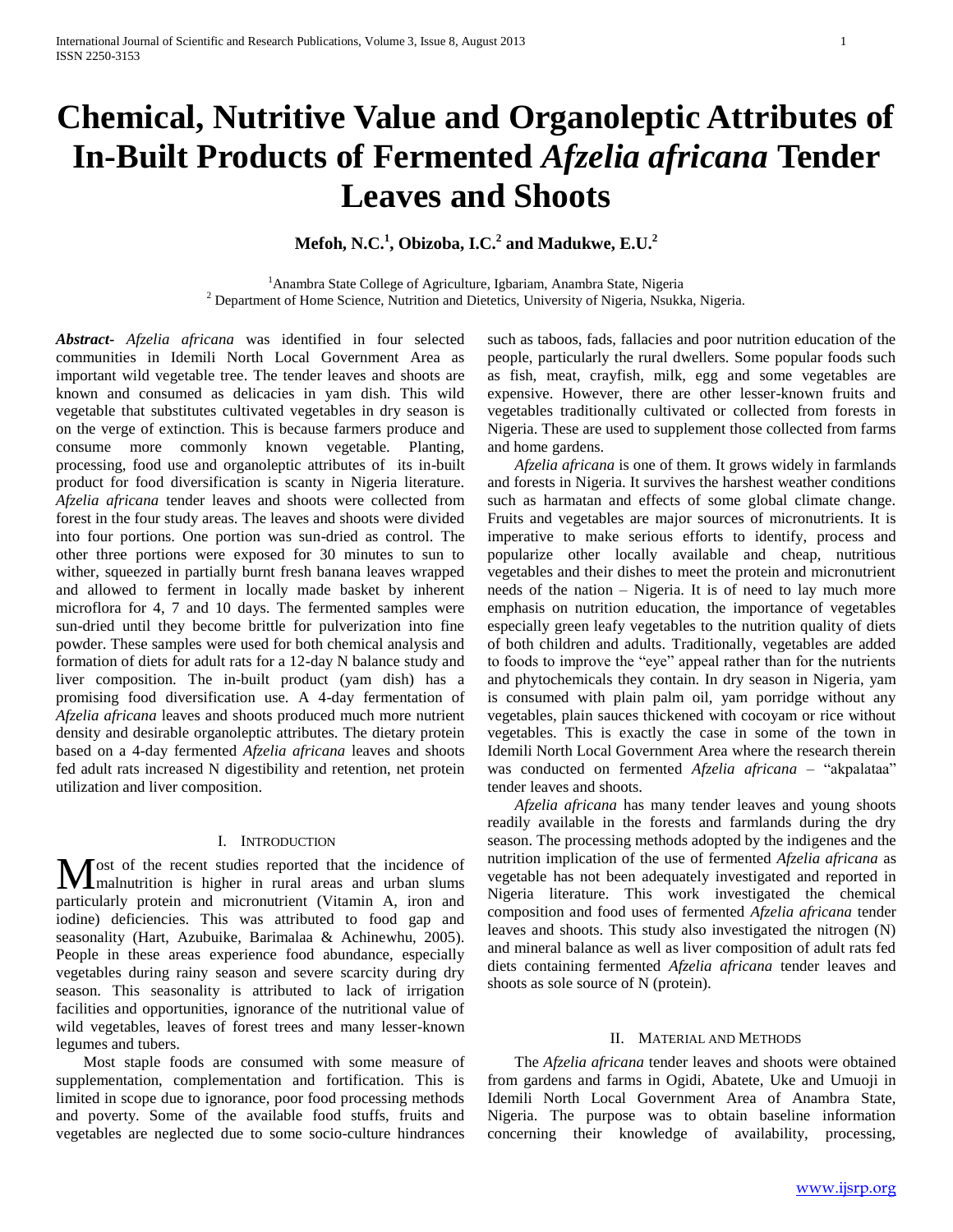preparation and use of fermented *Afzelia africana* tender leaves and shoots as vegetable.

 About 8kg of *Afzelia africana* tender leaves and shoots were obtained and divided into four equal portions. A portion was sundried and the other three portions were fermented by its microflora content, and sun-dried. Fermentation was as follows: Fresh leaves and shoots were sun-dried for 30 minutes to whither, wrapped in heat-treated fresh banana leaves and fermented in locally make wooden basket for 4, 7 and 10 days, respectively as shown in figure 1. After fermentation, the *Afzelia africana* leaves were spread on trays, sun-dried and pulverized into fine powder. The samples were packaged in name-labeled polythene bags and stored until used for various analyses.

#### III. CHEMICAL ANALYSIS

 The proximate, mineral and anti-nutrient content of the samples were determined using AOAC (2000) procedures. Nitrogen and mineral balance was determined using adult rats to determine the bioavailability of nutrients in the fermented samples. Four diets were formulated to furnish 10% of the dietary protein. Mineral, vitamins, vegetable oil, and sucrose were added to meet the adequate nutrient requirements of the rats. The composition of experimental diets is shown in Table 1. Each diet and rat served as its own control in a-12 day study. A 12 day animal feeding, collection of metabolic wastes (feaces and urine), analysis of diets, feaces, urine and determination of liver composition of the rats were the methods of Obizoba and Atii (1994). The data generated was analyzed using Steel and Torrie (1960) statistical methods.

#### *Afzelia africana tender leaves*



**Fig. 1: Flow chart for processing** *Afzelia africana* **leaves**

| Unfermented <i>Afzelia africana</i> leaves         |
|----------------------------------------------------|
| Four-day fermented <i>Afzelia africana</i> leaves  |
| Seven-day fermented <i>Afzelia africana</i> leaves |
|                                                    |

FAA10 Ten-day fermented *Afzelia africana* leaves

| Table 1: Composition of the four all-vegetable protein diets based on 10% protein from fermented Afzelia africana leaves (g). |  |  |
|-------------------------------------------------------------------------------------------------------------------------------|--|--|
|                                                                                                                               |  |  |

| <b>Diets</b> |        |        |        | 4      |  |
|--------------|--------|--------|--------|--------|--|
| <b>UAAO</b>  | 571    | -      |        | -      |  |
| FAA4         |        | 623.78 |        | -      |  |
| FAA7         | ۰      | -      | 601.60 | -      |  |
| FAA10        |        | -      |        | 579.71 |  |
| Fat          | 48.00  | 48.00  | 48.00  | 48.00  |  |
| Mineral      | 4.32   | 4.32   | 4.32   | 4.32   |  |
| Vitamin      | 2.40   | 2.40   | 2.40   | 2.40   |  |
| Sucrose      | 334.28 | 281.50 | 303.68 | 325.57 |  |
| Total        | 960.00 | 960.00 | 960.00 | 960.00 |  |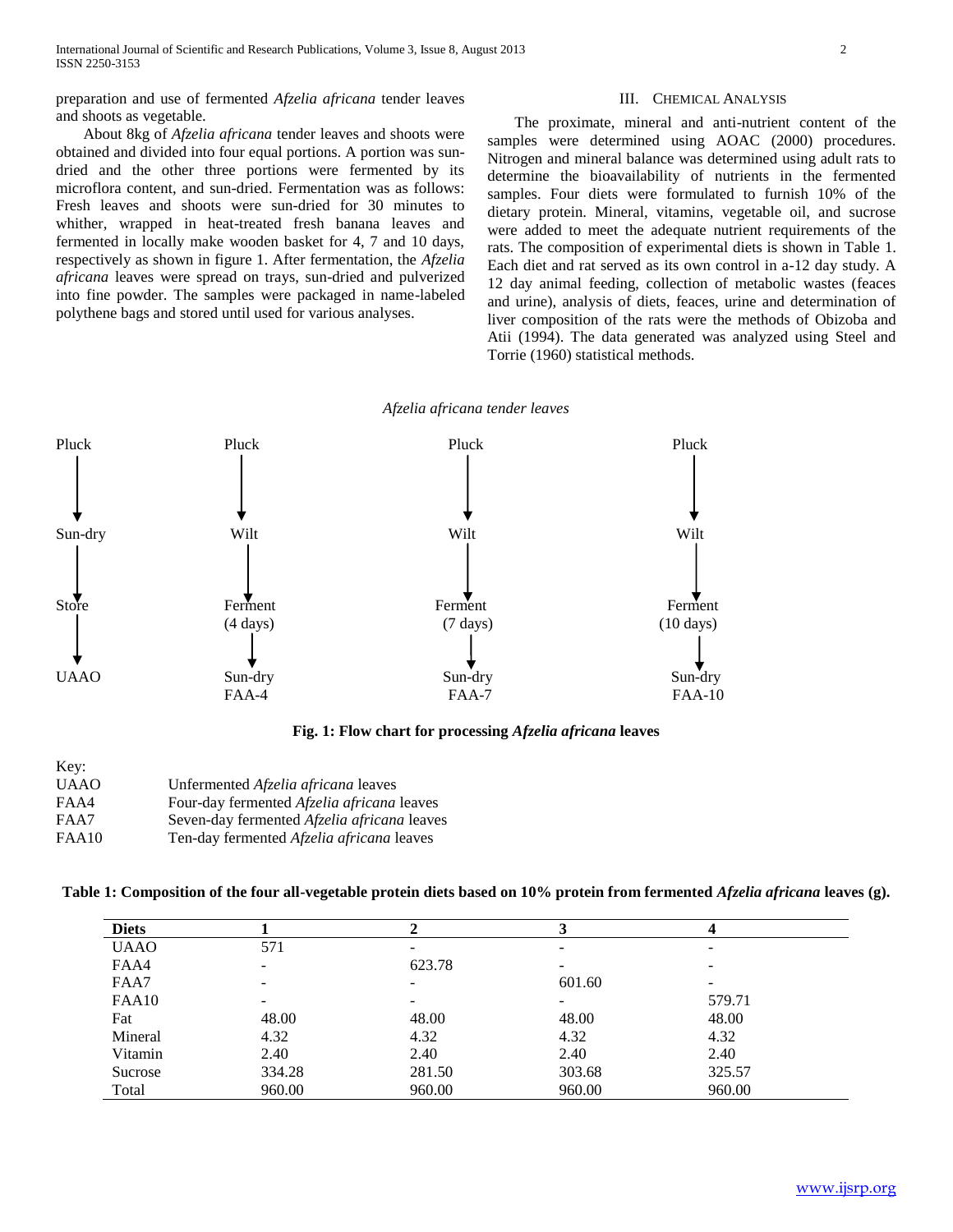| Key:        |                                                    |
|-------------|----------------------------------------------------|
| <b>UAAO</b> | Unfermented <i>Afzelia africana</i> leaves         |
| FAA4        | Four-day fermented <i>Afzelia africana</i> leaves  |
| FAA7        | Seven-day fermented <i>Afzelia africana</i> leaves |
| FAA10       | Ten-day fermented Afzelia africana leaves          |

#### IV. RESULTS

## **Proximate composition:**

 The protein content of the samples differed. Fermentation decreased *Afzelia africana* protein when compared with the unfermented leaves (18.00 to 15.4%). Fat values increased, regardless of fermentation period. There were increased in ash content except for the 4-day fermentation with slightly decreased ash value when compared with the control (UAAO) (9.94 vs 9.76%). The highest increase occurred in the 10-day fermentation period (11.01%). Fermentation increased crude fibre content of the samples when compared with the control (11.48 vs 10.30%). Fermentation precipitated decreases in carbohydrate except for 7 day fermentation that recorded a slight increase (61.03 vs 61.41%).

**Table 2: Proximate composition of fermentation** *Afzelia africana* **(Aa) leaves based on dry weight (%)**

| Code        | <b>Protein</b> | Fat            | Ash            | Crude fibre    | Carbohydrate    |
|-------------|----------------|----------------|----------------|----------------|-----------------|
| <b>UAAO</b> | 18.00+0.01     | $0.40 + 0.04$  | $9.94 + 0.01$  | $10.30 + 0.01$ | $61.03 + 0.02$  |
| FAA4        | 16.93+0.01     | $1.47 + 0.014$ | $9.76 + 0.02$  | $11.48 + 0.02$ | $60.08 + 0.02$  |
| FAA7        | $15.40 + 0.01$ | 1.45+0.014     | $10.86 + 0.02$ | $11.26 + 0.02$ | $61.41 + 0.012$ |
| FAA10       | 17.72+0.00     | 1.18+0.021     | $11.01 + 0.3$  | $10.67 + 0.01$ | $57.39 + 0.021$ |

Key:

| UAAO  | Unfermented <i>Afzelia africana</i> leaves         |
|-------|----------------------------------------------------|
| FAA4  | Four-day fermented <i>Afzelia africana</i> leaves  |
| FAA7  | Seven-day fermented <i>Afzelia africana</i> leaves |
| FAA10 | Ten-day fermented Afzelia africana leaves          |

 Micronutrient and anti-nutrient content of fermented *Afzelia africana* leaves

 Table 3 presents the micronutrient and anti-nutrient content of the samples. The zinc composition of the leaves was low and varied. Iron values had the same trend as zinc. The values ranged from 0.02 to 0.04mg for zinc and 0.11 to 0.13mg for iron. The 4 day and the 10-day fermented samples had 0.01mg iron more than the control (0.13mg and 0.12mg vs 0.11mg). Iodine values were identified by treatments. The 7-day fermentation decreased iodine (218.50mg). On the other hand, the other fermentation periods increased the value (Table 3). Fermentation had varied effects on tannins content of the vegetables. The 4-day fermentation of Aa slightly increased tannins (0.85 to 0.93mg). The 10-day fermentation decreased it drastically (0.07mg). The 7-day fermentation surprisingly reduced phytate and oxalate. The 7-day fermentation slightly reduced phytate. However, 10-day fermentation nearly doubled that of the control (313.32 vs 167.72mg). Fermentation influenced oxalate levels.

| Table3: Micronutrient and anti-nutrient composition of fermented Afzelia africana leaves (mg/100g) |  |  |
|----------------------------------------------------------------------------------------------------|--|--|
|                                                                                                    |  |  |

|       | Zinc            | Iron                  | <b>Lodine</b>    | <b>Tannins</b>         | <b>Phytate</b>    | <b>Oxalate</b>          |
|-------|-----------------|-----------------------|------------------|------------------------|-------------------|-------------------------|
| UAAO  | $0.03 + 0.02^a$ | $0.11 + 0.22^{\circ}$ | $223.09 + 0.8^a$ | $0.85+0.01^{\text{a}}$ | $16772+20^{6}$    | $56.67 \pm 0.1^{\circ}$ |
| FAA4  | $0.02 + 0.02$   | $0.13 + 0.02^c$       | $234.45 + 0.4^a$ | $0.93 + 0.1$           | $172.50+20^{6}$   | $48.98 + 0.1^{b}$       |
| FAA7  | $0.04 + 0.03$   | $0.11 + 0.02$ °       | $218,50+0.4^b$   | $0.71+0.1^b$           | $156.87 + 0.13^c$ | $54.75 + 0.2^a$         |
| FAA10 | $0.03 + 0.03^a$ | $0.12 + 0.22$ °       | $236.67+0.2^a$   | $0.07+0.1^{\circ}$     | $31332+20^a$      | $46.30 + 0.2^b$         |

Key:

| <b>UAAO</b> | Unfermented Afzelia africana leaves         |
|-------------|---------------------------------------------|
| FAA4        | Four-day fermented Afzelia africana leaves  |
| FAA7        | Seven-day fermented Afzelia africana leaves |
| FAA10       | Ten-day fermented Afzelia africana leaves   |

## **Bioavailability studies**

 Table 4 presents food and N intake, feacal and urinary N, digested and retained N, biological value and net protein utilization of adult rats fed four all vegetables protein diets based on *Afzelia africana* diet had the least food intake (40.90g) followed by that of the group fed the 10-day fermented samples (47.80g). The group of rats fed the 4-day fermented *Afzelia africana* diet had the highest intake (69.43g). On the other hand, the group of rats fed the unfermented *Afzelia africana* diet had slightly higher food intake than the group fed the control diet (casein) (56.49 vs 54.80g)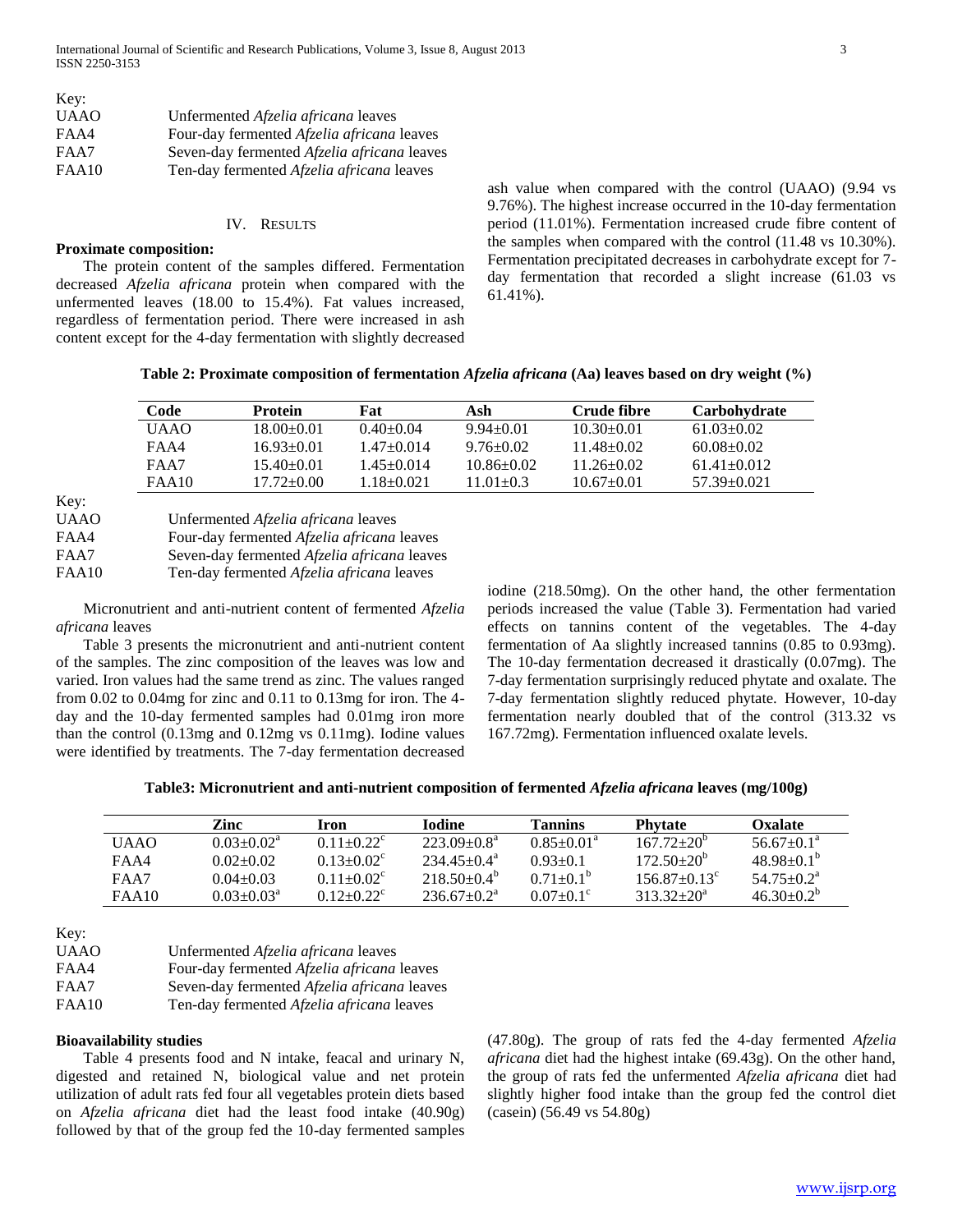International Journal of Scientific and Research Publications, Volume 3, Issue 8, August 2013 4 ISSN 2250-3153

#### **Nitrogen intake**

 The N intake of both the control and the test groups of rats fed the four all vegetable protein diets differed. It ranged from 0.66 to 1.11g. The group of rats fed FAA4 had N intake significantly different from that of the rats fed 7-day fermented diet (1.11 vs  $0.66g$ ) (p<0.05). On the other hand, the group fed casein diet had N intake that was comparable to those fed UAAO (0.99 vs 0.90g). The group of rats fed FAA10 had lower N intake that those of rats fed FAA4 (0.77 and 1.11g respectively) (p<0.05). The group of rats that had the highest food intake also had the highest N intake (69.43 and 1.11g, respectively).

#### **Feacal N**

 The values for fecal N for all the groups of rats were 0.07, 0.04, 0.05 and 0.06g for the UAAO, the FAA4, the FAA7 and the FAA10, respectively. There we no differences in faecal N output regardless of the treatment (p>0.05).

## **Digested N**

 The digested N values for the group of rats fed casein and four all-vegetable protein diets based on fermented *Afzelia africana* leaves differed. The animals fed casein (control) had 0.94g digested N which was higher than those of the groups fed the FAA7 and the FAA10 diets (0.94 vs 0.61 and 0.71g)  $(p<0.05)$ . On the other hand, the group of rats fed the FAA4 highest digested N (1.07). Nevertheless, the values from CA, UAAO, FAA4 groups were similar (p>0.05). However, the digested N of the group of rats fed the unfermented *Afzelia africana* and casein had comparable values (0.94 and 0.83g respectively). The digested N of the group of rats fed FAA7 and

FAA10 diets slightly differed. However, the difference was insignificant (p>0.05).

# **Urinary N**

 The urinary N of the group of rats fed the FAA4 and FAA7 diets were similar (0.002g) and the unfermented sample (UAAO) and 10-day fermented samples were equally similar (0.001g). On the other hand, the group of rats fed casein had the highest urinary N  $(0.11g)$  and differed from the rest (p<0.05).

#### **Retained N**

 The retained N values differed. However, the group of rats fed the FAA4 had higher retained N that was different from those of rats fed both control and test diets  $(p<0.05)$ . The casein group had 0.83g retained N. The rats fed the FAA7 had the lowest N retention (0.61g) followed by the group fed the FAA10 (0.71g)  $(p>0.05)$ .

#### **Biological value**

 The biological value of the group of rats fed the unfermented sample (UAAO) was higher than others fed the samples fermented for varying periods (99.9% vs 99.9, 99.7, 99.96%). However, these differences were not significant (p>0.05).

#### **Net protein utilization (NPU)**

 The NPU of these groups of rats fed four all-vegetables protein diets based on fermented *Afzelia africana* leaves were 92.1, 92.2, 92.12, 92.08 for the UAAO, the similar (p>0.05) and differed only from that of casein  $(p<0.05)$ .

**Table 4: Food and nitrogen intake, feacal and urinary nitrogen, digested and retained nitrogen, biological value and net protein utilization of adult rats fed four all vegetable protein diet based on fermented** *Afzelia africana* **leaves.**

| <b>Diet</b>                 | $CA*$                      | $\mathbf{UAAO^{**}}$          | $FAA4**$                      | $FAA7**$                      | <b>FAA10**</b>                |
|-----------------------------|----------------------------|-------------------------------|-------------------------------|-------------------------------|-------------------------------|
| Food intake $(g)$           | $54.8 \pm 3.3^{b}$         | $56.49 \pm 3.39$ <sup>a</sup> | $69.43 \pm 4.91$ <sup>a</sup> | $40.96 \pm 5.4$ <sup>c</sup>  | $47.90 + 2.7$ <sup>c</sup>    |
| Nitrogen intake $(g)$       | $0.99 \pm 0.1^b$           | $0.90 \pm 0.09^b$             | $1.11 \pm 0.08^a$             | $0.66 \pm 0.09^a$             | $0.77+0.00^{\circ}$           |
| Feacal nitrogen (g)         | $0.05 \pm 0.01^{\text{a}}$ | $0.07 \pm 0.06^a$             | $0.04 \pm 0.01$ <sup>a</sup>  | $0.05 \pm 0.01^{\text{a}}$    | $0.66 \pm 0.01^{\text{a}}$    |
| Digested nitrogen $(g)$     | $0.94 \pm 0.95^{\text{a}}$ | $0.83 \pm 0.02^a$             | $1.07 \pm 0.08^{\text{a}}$    | $0.61 \pm 0.09^b$             | $0.71 \pm 0.00^b$             |
| Urinary nitrogen (g)        | $0.11 \pm 0.03^{\text{a}}$ | $0.001 \pm 0.00^{\circ}$      | $0.002 \pm 0.00^{\circ}$      | $0.002 \pm 0.00^{\circ}$      | $0.001 \pm 0.00^{\circ}$      |
| Retained nitrogen (g)       | $0.83 \pm 0.06^b$          | $0.83 \pm 0.0^6$              | $1.07 \pm 0.08^{\text{a}}$    | $0.61 \pm 0.09$ <sup>c</sup>  | $0.71 \pm 0.1$ <sup>c</sup>   |
| Biological value (%)        | $83.3 \pm 0.01$            | $99.9 \pm 0.01^{\text{a}}$    | $99.9 \pm 0.01^{\text{a}}$    | $99.7 \pm 0.02^{\text{a}}$    | $99.96 \pm 0.00^{\circ}$      |
| Net protein utilization (%) | $83.3 \pm 0.06^b$          | 92.1 $\pm$ 0.57 $\textdegree$ | $96.22 \pm 0.06^{\circ}$      | $92.12 \pm 0.48$ <sup>c</sup> | $92.08 \pm 0.06$ <sup>c</sup> |

## **Key: \*Obizoba (1989)**

 **\*\*Mean**±SEM of 5 rats = 7-day food intake (means with similar superscript are similar)

CA Casein

- UAAO Unfermented *Afzelia africana* leaves
- FAA4 Four-day fermented *Afzelia africana* leaves
- FAA7 Seven-day fermented *Afzelia africana* leaves
- FAA10 Ten-day fermented *Afzelia africana* leaves

## **Mineral bioavailability**

 Table 5 presents mineral intake, feacal and urinary, absorbed and retained in four groups of adult rats fed four all-vegetable protein diets based on fermented *Afzelia africana* leaves.

## **Iron**

 The iron intake of the various groups of rats fed different diets differed. It ranged from 0.61 to 1.04mg. The rats fed a 10 day fermented *Afzelia africana* diet had the highest intake (1.04mg). The 7-day fermented *Afzelia africana* diet fed group of adult rats had the least intake (0.63mg). On the other hand, the rats fed the 4-day fermented *Afzelia africana* diet had the second highest iron intake (0.80mg). The fecal iron output of all groups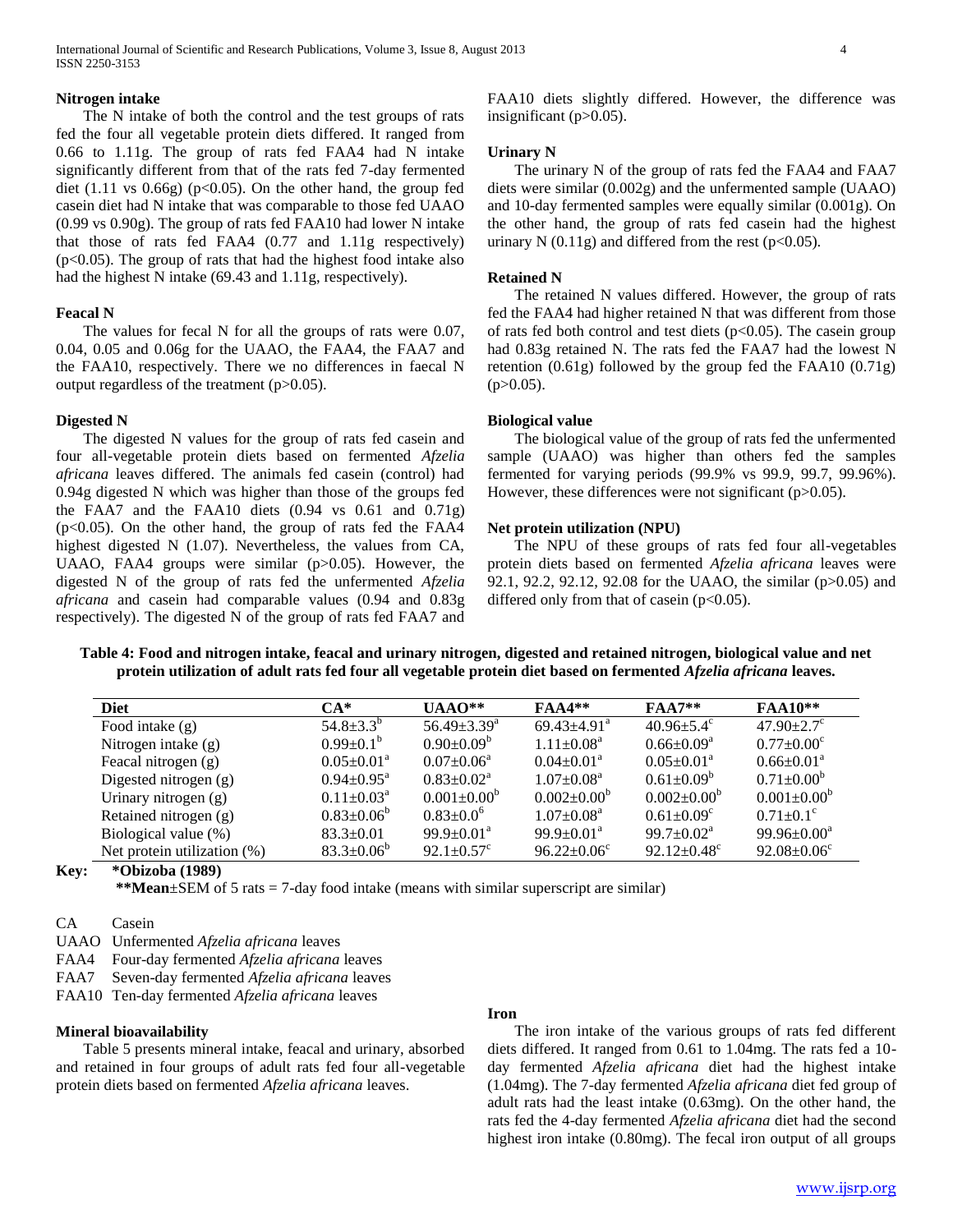of rats was comparable ( $p > 0.05$ ). The absorbed iron values were influenced by feacal excretions. The group of rats that had higher iron intake also had higher absorbed iron (1.03mg) than the other groups. The absorbed iron followed the same trend as the iron intake and vice versa. The urinary iron output varied. It ranged from 0.18 to 0.27mg. The 7-day fermented samples had the least output (0.18mg). On the other hand, the 10-day group of rats had the highest (0.27mg). The unfermented and 4-day group of rats had slightly comparable values (0.22 and 0.21mg, respectively). The urinary output had considerable values adverse effect on retained iron. Regardless of the higher iron excretion of rats fed the 10-day fermented diet, it still had the highest iron retention (0.76mg) as against the values for the other three groups of rats (p<0.05). The group of rats fed unfermented and the 7-day samples had similar values of 0.40 and 0.42mg, respectively (p>0.05). The rats fed 4-day had an edge (0.58mg) over the other groups of rats fed unfermented and 7-day fermented diets  $(p<0.05)$ .

## **Zinc**

 The zinc intake varied. It ranged from 0.90 to 1.61mg. The group of rats fed the 4-day (1.61mg) consumed more zinc than the other three groups of adult rats. There were difference in zinc intake among other three groups (1.27, 0.90 and 1.01mg). The group of rats fed the 7-day diet had the least (0.90mg) that differed from others. The faecal zinc for the four groups of rats ranged from 0.06 to 0.10mg. The values were comparable (p>0.05). The low faecal zinc for the four groups of adult rats influenced absorption values. The rats fed the 4-day fermented diet that had the highest zinc intake and lowest output had the highest absorbed zinc (1.55mg). This value differed from the other three groups of rats ( $p<0.05$ ). The rats fed the 7-day fermented diet that had lower intake and high faecal value had the least absorbed zinc (0.82mg) followed be those rats fed the 10-day fermented diet (0.93mg). On the other hand, the rats fed the unfermented diet had much more absorbed zinc than those

fed the 7-day and 10-day fermented diets (1.17 vs 0.82mg, and 0.93mg each). The urinary zinc of all the four groups varied. It varied from 0.204 to 0.224mg. These values seriously affected retained zinc. The rats fed the 7 and 10-day fermented samples had comparable zinc retention (0.613 and 0.482mg each). On the hand, the 4-day sample had higher zinc retention (1.334mg) irrespective of its high urinary zinc output.

## **Iodine**

 The iodine intake of the four groups of rats differed. It ranged from 18.64 to 25.43mcg. The rats fed the 7-day fermented diet had the highest iodine intake (25.43g). However, those rats fed the unfermented and 10-day fermented samples had similar values (18.64 and 18.68mcg, respectively) (p>0.05). The rats fed the 4-day fermented diet had the second highest intake (24.42mcg). The faecal iodine for the four groups of rats varied. The variation was from 0.33 to 0.55mcg. The rats fed unfermented and the 7-day fermented diets had comparable values (0.55 and 0.50mcg) as well as those fed the 4 and 10-day fermented diets (0.33 and 0.44mcg each) (p>0.05). The absorbed iodine for the four groups of rats ranged from 18.09 to 24.85mcg. The group of rats fed the 7-day and the 4-day fermented diets had 24.85 and 24.09mcg absorbed iodine respectively. On the other hand, the rats fed the unfermented and the 10-day fermented diet had comparable values (18.09 to 18.28mcg, respectively)  $(p>0.05)$ . The urinary iodine values for all the groups of rats were high and comparable. It ranged from 4.75 and 4.95mcg, respectively, respectively. The high urinary iodine again affected its retention. The iodine retention ranged from 12.57 to 19.34mcg. The unfermented group of rats had the least followed by the 10-day fermented group of rats (12.57 and 13.33mcg, respectively). The 4-day fermented diet that had the least urinary output (4.75mcg) in turn had the highest iodine retention (19.34mcg) followed by the rats fed the 7-day fermented diet (14.09mcg).

**Table 5: Intake, faecal, urinary, absorbed, and retained minerals in groups of adult rats fed four all-vegetable protein diets based on fermented** *Afzelia africana* **leaves.**

| <b>Mineral</b>        | <b>UAAO</b>                   | FAA4                         | FAA7                         | <b>FAA10</b>                  |
|-----------------------|-------------------------------|------------------------------|------------------------------|-------------------------------|
| Iron intake (mg)      | $0.63 \pm 4.81$ <sup>c</sup>  | $0.80 \pm 5.81$ <sup>b</sup> | $0.61 \pm 10.20^{\circ}$     | $1.04 \pm 7.13^{\text{a}}$    |
| Faecal iron (mg)      | 0.01 <sup>a</sup>             | 0.01                         | 0.01                         | 0.01                          |
| Absorbed iron (mg)    | $0.62 \pm 0.03$ <sup>ca</sup> | $0.79 \pm 0.2 b^a$           | $0.61 \pm 0.4$ <sup>ca</sup> | $1.03 \pm 0.03$ <sup>aa</sup> |
| Urinary iron (mg)     | $0.22 \pm 0.01^b$             | $0.21 \pm 0.03^b$            | $0.18 \pm 0.02^b$            | $0.27 \pm 0.01^a$             |
| Retained iron (mg)    | $0.40 \pm 0.03$ <sup>c</sup>  | $0.58 \pm 0.04 b^b$          | $0.43 \pm 0.02$ <sup>c</sup> | $0.76 \pm 0.05^{\text{a}}$    |
| Zinc intake $(mg)$    | $1.30 \pm 0.03^b$             | $1.61 \pm 0.05^{\text{a}}$   | $0.90 \pm 0.05$ <sup>c</sup> | $1.01 \pm 0.02^b$             |
| Faecal zinc (mg)      | $83.3 \pm 0.06^b$             | $0.06 \pm 0.01$              | $0.08 \pm 0.01$ <sup>c</sup> | $0.08 \pm 0.01$               |
| Absorbed zinc (mg)    | $1.17 \pm 0.02^b$             | $1.55 \pm 0.03^{\text{a}}$   | $0.82 \pm 0.02$ <sup>c</sup> | $0.93 \pm 0.02$ <sup>c</sup>  |
| Urinary zinc (mg)     | $0.20 \pm 0.03^a$             | $0.22 \pm 0.04^a$            | $0.21 \pm 0.00^a$            | $0.22 \pm 0.00^a$             |
| Retained zinc (mg)    | $0.97 \pm 0.02^{\text{a}}$    | $1.33 \pm 0.03^a$            | $0.61 \pm 0.02^b$            | $0.48 \pm 0.01^b$             |
|                       |                               |                              |                              |                               |
| Iodine intake (mcg)   | $18.64 \pm 1.13^b$            | $24.42 \pm 1.76^a$           | $25.34 \pm 11.5^a$           | $18.68 \pm 1.2^b$             |
| Faecal iodine (mcg)   | $0.55 \pm 0.03^{\text{a}}$    | $0.33 \pm 0.02^a$            | $0.50 \pm 0.01^{\text{a}}$   | $0.40 \pm 0.02^{\text{a}}$    |
| Absorbed iodine (mcg) | $18.09 \pm 0.01^{\rm b}$      | $24.12 \pm 0.02^a$           | $24.84 \pm 0.02^a$           | $19.28 \pm 0.03^a$            |
| Urinary iodine (mcg)  | $5.52 \pm 0.09^a$             | $4.75 \pm 0.08^{\text{a}}$   | $5.25 \pm 0.05^a$            | $4.95 \pm 0.04^a$             |
| Retained iodine (mcg) | $12.57 \pm 0.09^{\rm b}$      | $19.37 \pm 0.04^a$           | $19.59 \pm 0.03^{\text{a}}$  | $13.33 \pm 0.04^b$            |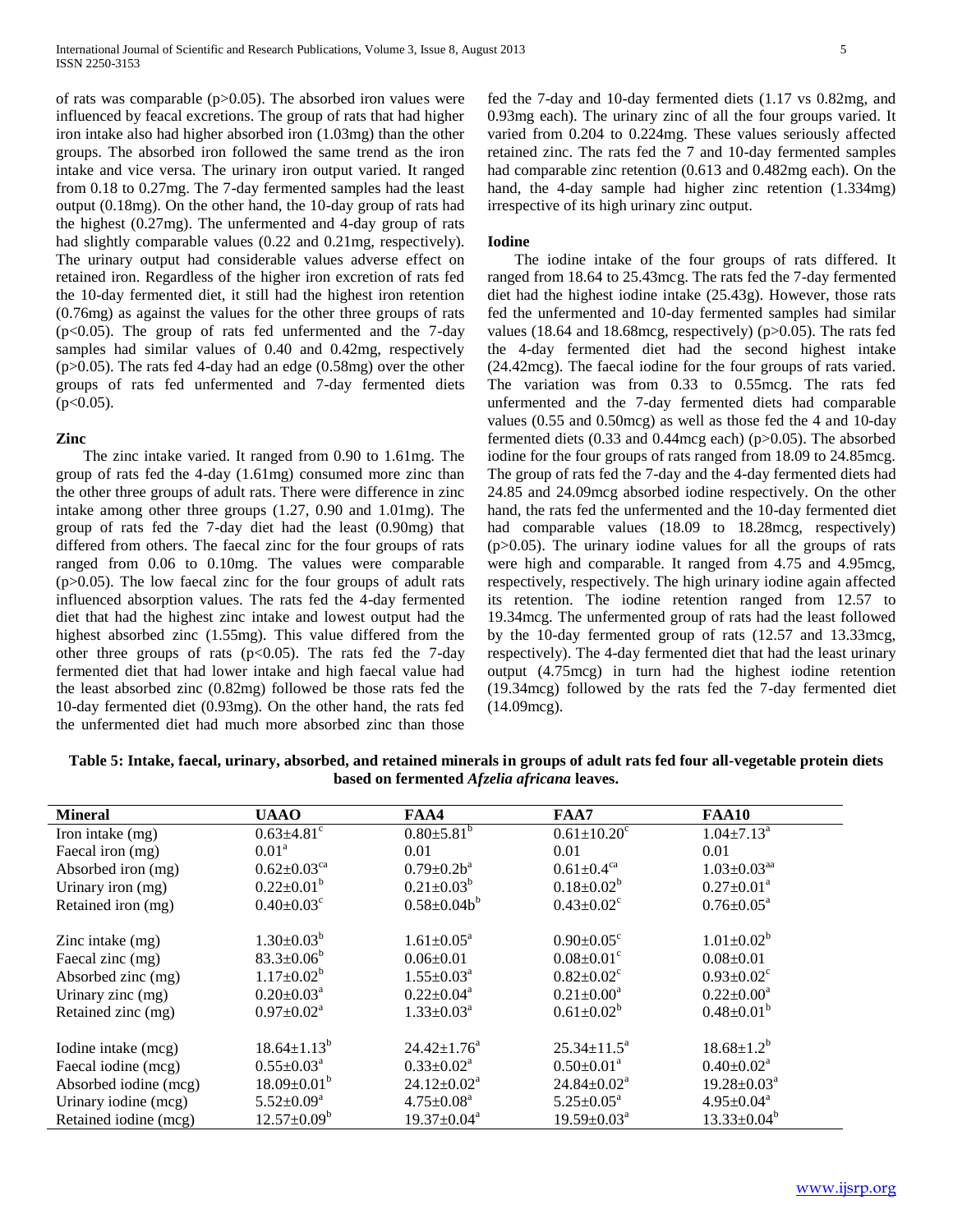Key:

- a,b,c, Values with the same superscript letters are similar  $(p>0.05)$
- UAAO Unfermented *Afzelia africana* leaves
- FAA4 Four-day fermented *Afzelia africana* leaves
- FAA7 Seven-day fermented *Afzelia africana* leaves
- FAA10 Ten-day fermented *Afzelia africana* leaves

# **Liver composition of adult rats fed four all-vegetable protein diets**

 Table 6 presents the liver composition of adult rats fed four all-vegetable protein diets based on fermented *Afzelia africana* leave. The animals fed the 4-day fermented sample had the least liver weight (1.37g). The animal fed the unfermented sample had 1.64g liver weight. The control had the highest liver N (121.6mg). The rats fed the UAAO and the FAA4 diets had different values. However, the differences were not significant (p>0.05). The other two groups of rats (FAA7 and FAA10) had similar N (0.15 and 0.16mg). The UAAO rats had the highest moisture (75.5%). However, the value was higher than that of casein group and the other test groups of rats. The casein group had the least liver moisture (35.0%). The other three test groups of rats had values that were not different from each other  $(p>0.05)$ . The liver lipids for all groups of rats ranged from 0.438 to 0.518%. The casein group had the highest (9.3%), which was different from other  $(p<0.05)$ . The group of rats fed the UAAO, the FAA4 and the FAA10 diets had approximately 0.52, 0.50 and 0.51% respectively. These values were different from that of the FAA7 (0.44%). However, the difference were comparable. The liver ash of the four test groups ranged from 0.32 and 0.41%. The FAA4 and the FAA7 groups had comparable values (0.32 and 0.34%, respectively). The zinc and iron values for all groups of rats were not different from each other (p>0.05). However, the values for iodine were quite high (6.80 and 8.56mg). The UAAO and the FAA10 rats had the highest iodine 7.54 and 8.56mcg, respectively. As one would expect, the FAA4 and FAA7 had varied values that were not different (p>0.05).

|  |  | Table 6: Liver composition of adult rats fed four all-vegetable protein diets based on fermented Afzelia africana leaves |
|--|--|--------------------------------------------------------------------------------------------------------------------------|
|  |  |                                                                                                                          |

| <b>Composition</b>   | Casein*             | $UAAO**$                        | $FAA4**$            | $FAA7**$          | <b>FAA10**</b>               |
|----------------------|---------------------|---------------------------------|---------------------|-------------------|------------------------------|
| Average Liver wt (g) | $5.0 \pm 0.01$      | 1.64                            | 1.37                | 1.59              | 1.79                         |
| Dry Liver $N$ (mg)   | $121.6 \pm 0.37$    | $0.193 \pm 0.01$                | $0.178 \pm 0.01$    | $0.154+0.01$      | $0.1613+0.02$                |
| Liver Moisture%      | $3.50^{\circ}$ +4.0 | $75.58^{\rm a}$                 | 71 97 <sup>b</sup>  | $72.72^b$         | 70.69 <sup>b</sup>           |
| Liver Lipids %       | 9.30                | $0.518 \pm 0.05$                | $0.50 \pm 0.02^b$   | $0.438 \pm 0.03$  | $0.508 \pm 0.04$             |
| Liver ash%           |                     | $0.41 \pm 0.04$ <sup>a</sup>    | $0.32 \pm 0.02^b$   | $0.34 \pm 0.02^b$ | $0.40 \pm 0.03^{\text{a}}$   |
| $\text{Zinc}$ (mg)   |                     | $0.002 \pm 0.0002$ <sup>a</sup> | $0.001 \pm 0.0^a$   | $0.001 \pm 0.0^a$ | $0.003 \pm 0.002^{\text{a}}$ |
| Fe $(mg)$            |                     | $0.0007 \pm 0.0003$             | $0.003 \pm 0.00002$ | $0.001 + 0.00006$ | $0.001 \pm 0.00002$          |
| $I_2$ (mcg)          |                     | $7.54 \pm 0.74$                 | $6.80\pm0.36$       | $6.98 \pm 0.45$   | $8.56 \pm 0.61$              |

**Key:** \*\***Mean**±SEM of 5 rats = 7-day food intake (means with similar superscript are similar) **\*Obizoba (1989)**

CA Casein

UAAO Unfermented *Afzelia africana* leaves

FAA4 Four-day fermented *Afzelia africana* leaves

FAA7 Seven-day fermented *Afzelia africana* leaves

FAA10 Ten-day fermented *Afzelia africana* leaves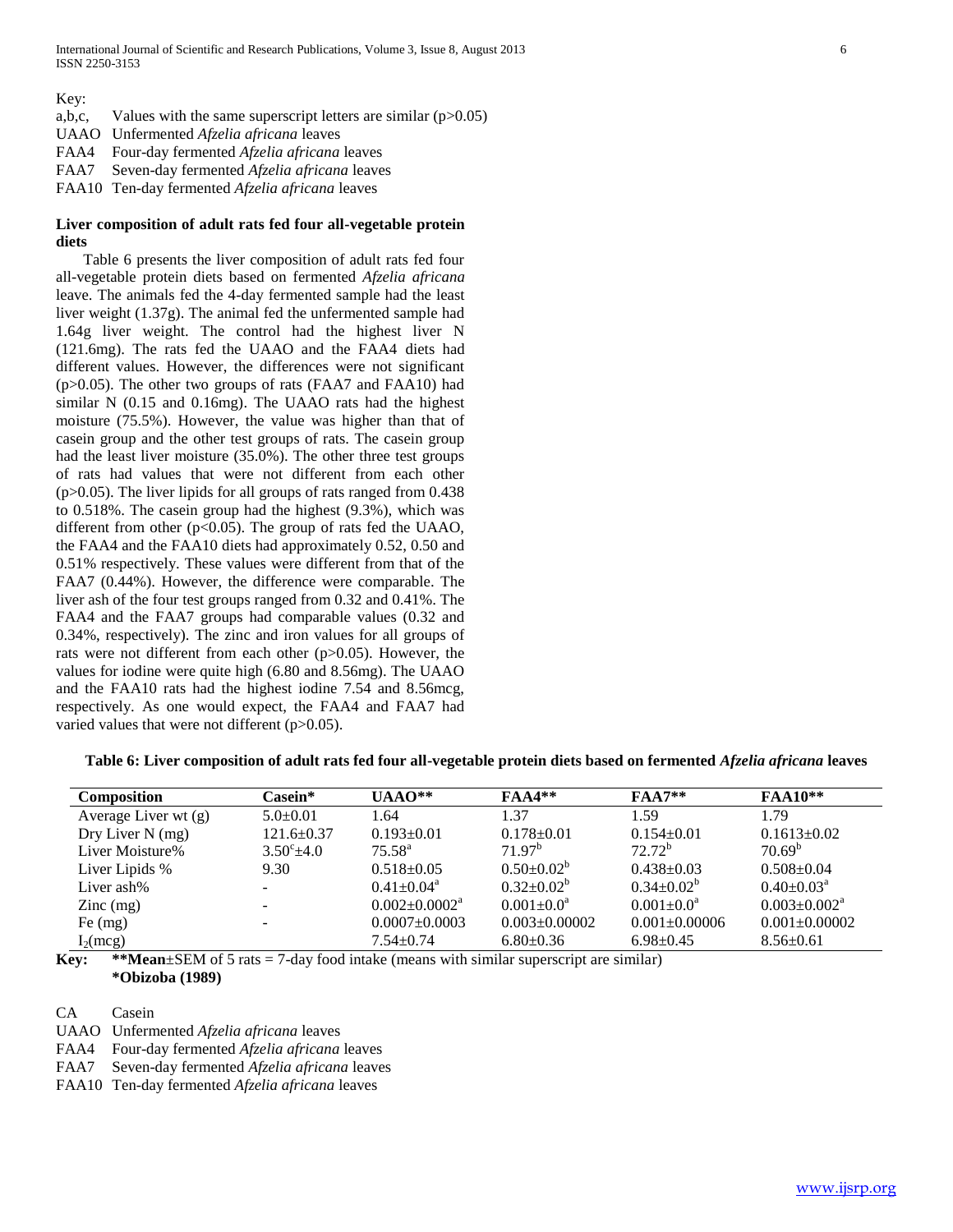## V. DISCUSSION

# **Proximate and mineral composition of fermented** *Afzelia africana* **Leaves**

 The nutrient content of fermented vegetable which was much more improved was not a surprise. Udofia (2005) reported that many workers had observed similar phenomenon in their studies. The protein content of these fermented vegetables was higher than that obtained in most commonly consumed Nigerian green leafy vegetables and foods other than animal and legume products (Oyenuga, 1968).

 Oboh (2005) and Ajibade, Balogun, Afolabi and Rapoati (2006) among other studies reported the proximate value for a very common green leafy vegetable fluted pumpkin. The protein value was 9.0, 11.6 and 20.7%, respectively. This wide disparity was attributed to varietal differences, soil and season. Aletor and Adeogu (1995) reported that the dry vegetables contain 19.3g/100g crude protein and 15.3g/100g crude fibre. Fresh products contain very low nutrients which was attributed to the higher nutrient density of dried products as against the fresh vegetables. Atawodise, Bulus, Ibrahim, Ameh, Nok, Manumom and Galadima (2003) observed that lesser popular vegetables improve nutritional status of rural families, especially during period of scarcity.

## **Anti-nutrient content of fermented** *Afzelia africana* **leaves**

 The anti-nutrient content of fermented *Afzelia africana*  leaves varied with those of Gupta, Kakshmi, Manjunalaa and Prakash (2005), especially in the oxalate. Fermented *Afzelia africana* tannins was lower than in most fresh green leafy vegetables. The values ranged from 61-205mg/100g. The choice to consume tender *Afzelia africana* leaves reduces anti-nutrient which are higher in older plants. Heaney, Weaver and Fitzsimons (1991) observed that phytate in foods affects mineral absorption, especially intrinsic calcium due to low normal phytase activity. Seven-day fermentation produces higher phytate which was attributed to high fibre. Bruce, Rossender, Hallberg, Greemp and Sandberg attributed high fibre affects phytate and phosphate composition of bread from cereal fibre flour.

## **Bioavailability studies**

 Food intake: The high food intake for the group of rats fed the 4-day fermented *Afzelia africana* diet could be attributed to the release of desirable aromatic flavour during fermentation. Flavour is the greatest factor that influence food intake in both rat and man. The higher consumption of the 4-day fermented diet more than the other diets might be associated with flavour. Food intake is affected by many factors. Appearance, odour, taste, texture, temperature and other sensory properties of food determine palatability. The 4-day fermentation appeared to be the optimum time because the 4-day sample had much higher palatability than counterparts, as such, the rats consumed more of it. Fermentation of *Afzelia africana* leaves is traditionally for 4 days. The communities ferment *Afzelia africana* leaves for 4 days without knowing the nutritional implications. The 4-day fermentation period is most appropriate in rural areas. The high food intake of the rats supports this traditional method of fermentation to obtain the best food potentials of *Afzelia africana*  leaves. The off-flavour for the 7-day fermented products might be associated with increased production of astringent

compounds. Eka (1990) reported that fermentation of food samples beyond optimum conditions produced unacceptable products in cornstarch porridge and locust bean. Food intake is affected by many metabolic and physiological signals including those which arise from the ingestion of food and its nutrients (Grosvenor and Samoline, 2002).

 Digestibility of food materials affects food intake in animal because food that has high satiety value tend to reduce food intake. Higher fibre and fat intake is known to reduce food intake. The major criteria for determination of the optimum period are the development of peculiar aroma in *Afzelia africana*  leaves and increased tenderness of squeezed leaves. Combination of aroma and texture of the fermenting mass ensure its readiness. A 7-day fermentation has negative impact on food intake. Palatability is the major factor that influence food intake. The higher food intake or rats fed 4-day fermented diet ate more and maintained more body weight than those fed casein. This observation was associated with increased flavour, palatability and protein due to microflora enzyme hydrolysis and release of free and absorbable components during fermentation. Combination of aroma, texture and colour had strongest influence on food intake.

#### **N Intake**

 The higher N intake of the rats fed the 4-day fermented *Afzelia africana* leave diet was due to its high palatability which influenced the rats to eat more. The higher N intake of the group of rats fed 4-day fermented *Afzelia africana* diet demonstrated that 4-day is optimum fermentation period for microflora proteolytic enzymes to hydrolyze *Afzelia africana* protein to increase its bioavailability. The 4-day fermentation results agreed with the method of processing *Afzelia africana* leaves in Idemili North Local Government Area. The higher N digestibility (0.94g) of the same group of rats was solely due to very low faecal N excretion (0.04g). The higher retained N, biological values as well as net protein utilization were attributed to high N intake and low faecal and urinary N excretion. The higher food and N intake, retained and digested N, biological value and net protein utilization that plant protein mixture could be equal to or higher than that of casein, in this work, if properly processed and prepared for consumption.

## **Faecal and urinary N and biological value**

 The lower faecal and urinary N excretion of rats fed fermented *Afzelia africana* diets indicated its high digestibility and retention. It is known that protein that has lower faecal and urinary N output has high digested and retained N. Equally, the higher biological value and net protein utilization of the group of rats fed *Afzelia africana* diets indicates that protein tends to be higher than those of rats fed casein (control). This observation is not a surprise because it is known that when plant protein is properly processed and utilized as source of protein, its protein might be equal to or higher than those of animal sources.

## **Mineral bioavaliblity**

 Iron absorption is often enhance by other components of the diet such as vitamin C, and antinutrients such phytate, calcium, and iron binding phenolic compounds inhits their absortion (FAO/WHO, 2002).Moreover, many have studied the iron-zinc